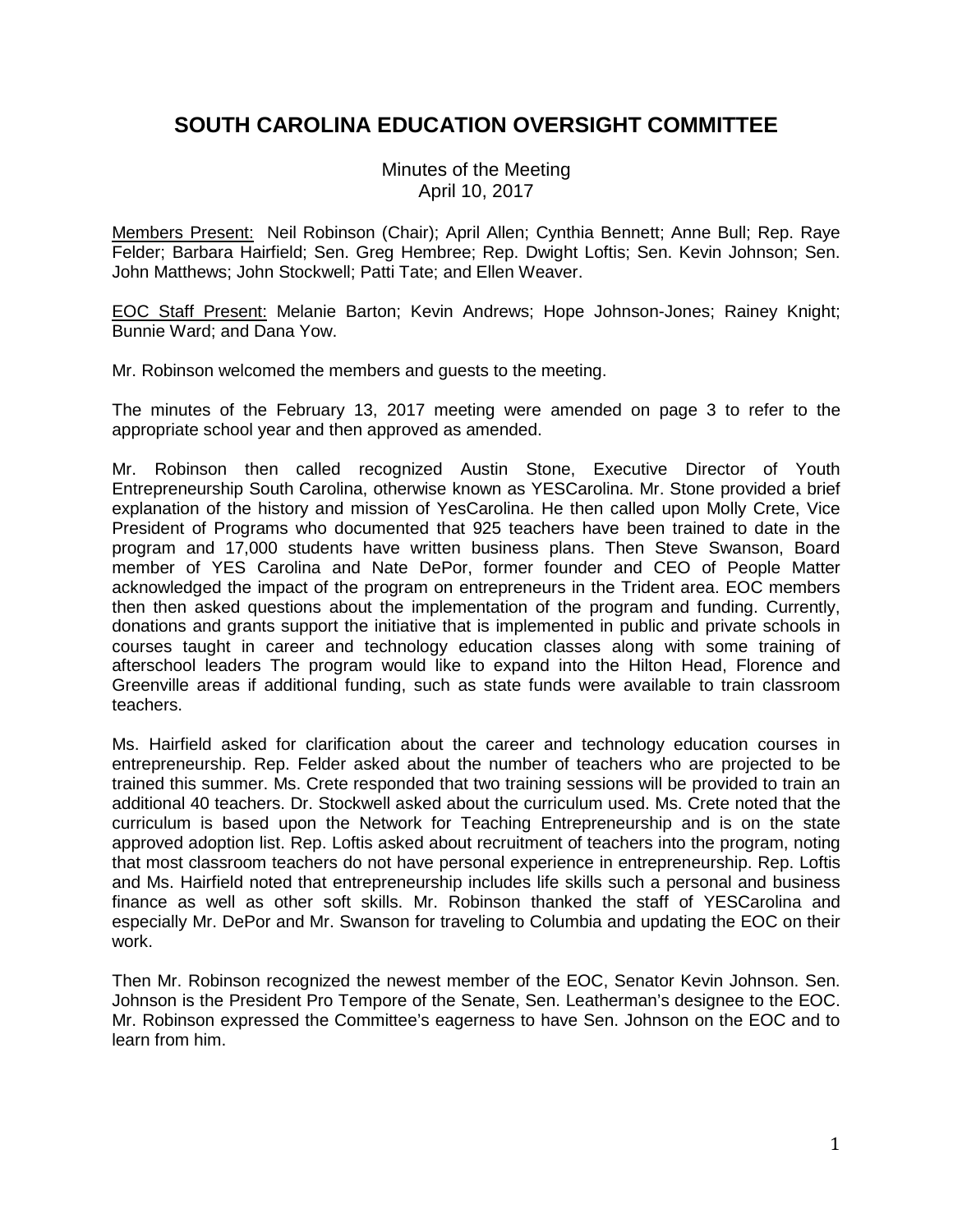Then, Mr. Robinson recognized Dr. Lee D'Andrea, who has evaluated the implementation of the Palmetto Digital Literacy program this school year for the EOC. The Palmetto Digital Literacy Program is an initiative of Learning.com, an American-based company, providing software and technology tools to students, school and districts. The General Assembly appropriated \$1.3 million in the 2016-17 General Appropriation Act for this initiative and charged the EOC with overseeing the program.

Regarding implementation, Dr. D'Andrea noted that 35 of the 46 school districts that were eligible to participate in the digital literacy program in school year 2016-17 implemented the program this school year with variations in their level of implementation. Dr. D'Andrea conducted onsite visits to fourteen of these districts and conducted surveys of districts. Furthermore, as of March 17, there were 16,241 unique student accounts on Learning.com. Overall district and teacher satisfaction surveys indicated a 4.59 out of 5.0 rating with the program. Many districts, though not all, conducted pre and post-assessments to measure the impact of the software on student learning. Based upon the assessments, visits and surveys of the districts, Dr. D'Andrea made the following overall findings:

(1) There is a demonstrated and articulated need for instructional materials in the areas of keyboarding, digital literacy and internet safety, inquiring learning through technology integration and coding in schools among students in grades kindergarten through grade 8. Districts reported that the number one current need is keyboarding application based on the on-line state testing to be implemented. Students without keyboarding skills are clearly disadvantaged when responding to items with a required written response. In preassessment data, 15.3% of the students scored Proficient on the Pre-Assessment of skills correlated to the International Society for Technology in Education (ISTE). This data clearly indicates a need for teaching and learning digital skills.

(2) There are significant unmet infrastructure needs in the provision of digital learning environments for students. The infrastructure includes the hardware distribution model developed by the district (types of devices and numbers per student as well as teacher access), the backbone of the hardware distribution system (servers, routers, wireless access points, back-up plans and staff to set-up and maintain) and the software (programs, apps and internet resources) available to the teachers and students.

(3) More extensive planning time and professional development are needed as digital learning environment are created with schools and districts. Lab managers, teachers and district contact staff reported the need for additional planning time to best use the software for integration in other content areas.

The recommendations were as follows:

(1) Continue the implementation of the Palmetto Digital Learning Project for FY2017-2018, collecting data on student achievement through January 2018, to make more informed decisions about the effectiveness of the software on student learning in the areas of keyboarding and digital learning. Since the funds are appropriated through the EOC, the EOC should contact districts currently enrolled to notify them of the program's extension and to require pre and post-assessment data. If possible, professional development and planning time for teachers in the summer and fall for 2017 should be negotiated with Learning.com.

(2) At the state level, some guidance should be provided for districts regarding models of distribution that are effective with different budgets. Priority planning should focus on student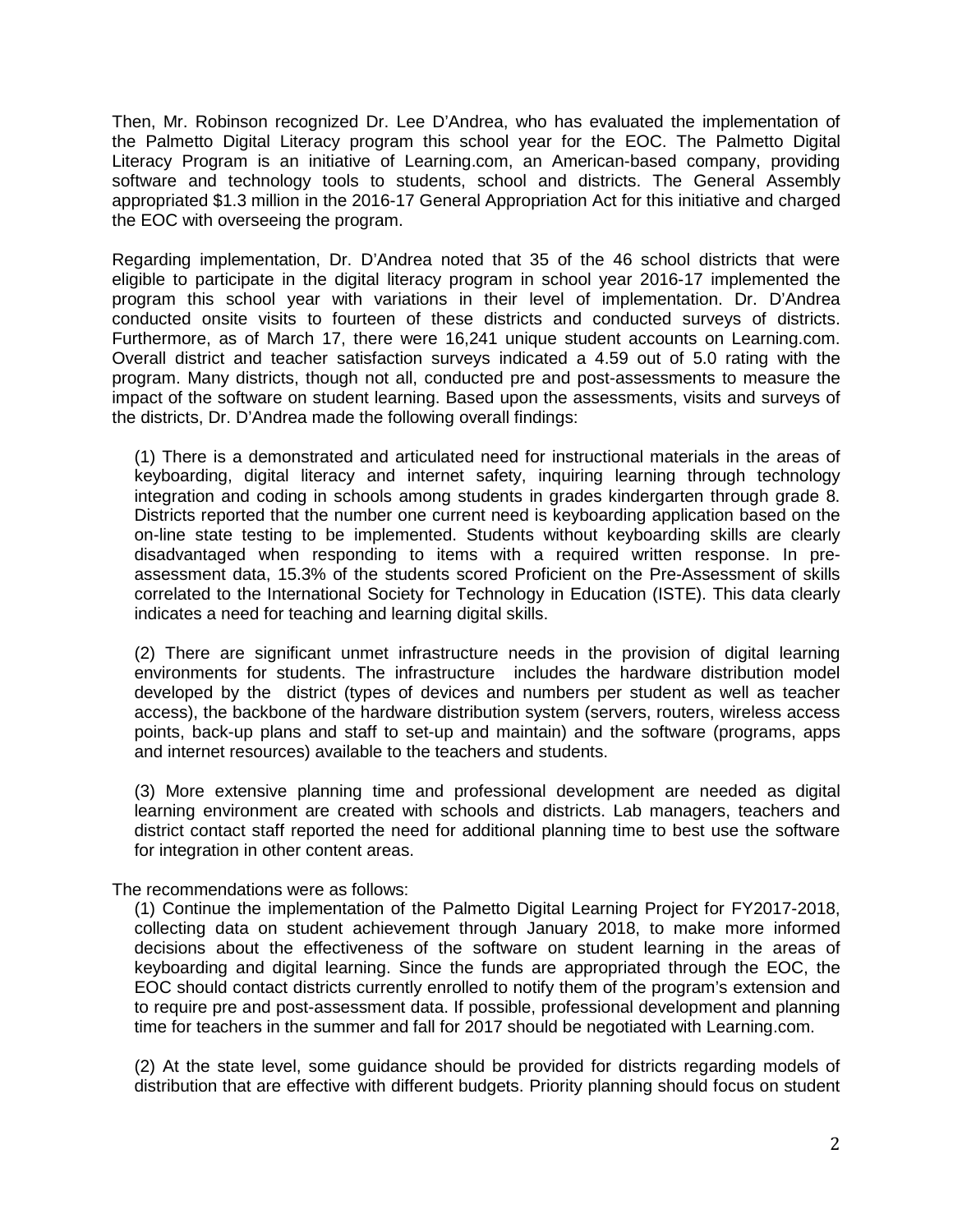learning and teacher preparation. In addition, assistance in budget review and planning should be provided.

(3) Technology resources must be the focus of instructional support for students. Students without access to technology are at a disadvantage; the achievement and poverty gap will only grow wider. In addition, the state must focus on a revision of the traditional textbook procurement and delivery process while developing a statewide process for the planning, review and provision of software products.

Mr. Robinson asked the staff to distribute to the EOC members a memorandum that he received a few hours prior to the meeting from the State Superintendent of Education regarding this report. He asked Dr. D'Andrea to respond to the three issues noted in the letter.

#### Dr. D'Andrea took each issue and provided the following observations:

1. VirtualSC has developed an elementary keyboarding course that is used in 41 districts with 67,570 active students. As Dr. D'Andrea noted, with the 35 districts participating in the Palmetto Digital Literacy program and with the 41 using the VirtualSC, there still are likely districts not using any curriculum. If the VirtualSC program has pre and post-assessment results, it might be beneficial to compare the effectiveness of Learning.com with the VirutalSC course.

2. Regarding Finding 2, the unmet infrastructure needs, the Department has convened follow-up meetings to share expertise. The Department will also implement a new State Education Technology Plan on July 1, 2017. Such efforts reinforce the findings of the report.

3. Regarding Recommendation 3 about procuring software, the Department has pursued developing its own digital resources and has conducted open source digital materials curation. Dr. D'Andrea noted districts would still welcome a list of approved, effective software in the future.

Mr. Robinson agreed with Dr. D'Andrea that evaluating the impact of Learning.com with the VirtualSC course would provide beneficial information. Sen. Matthews noted that the Abbeville equity lawsuit has created a firestorm of vendors wanting to provide services to districts in the lawsuit. However, the top-down approach is still not addressing larger issues of capacity in the districts. Sen. Hembree concurred with Sen. Matthews that solutions have not focused on key policies and barriers in these districts. Sen. Hembree also agreed that choosing schools to participate using a needs-based criteria rather than participation in the Abbeville lawsuit would be a more effective public policy. Sen. Johnson asked if districts that did not participate in the pilot in the prior year could still participate in school year 2017-18. Mrs. Barton stated that she would personally reach out to districts this month and gauge their interest as well as plan for professional development opportunities. Rep. Loftis asked if someone from the Department of Education could respond to the vetting of software. Emily Heatwole, Director of Legislative Affairs with the Department of Education explained that a proviso in the general appropriation bill as adopted by the Senate would require the Department of Education and the State Board of Education to review the current process for the adoption and appropriation of instructional materials and establish an updated process that will include both print and digital instructional materials and to report to Governor and General Assembly by December 1 of 2017.

Mr. Robinson then called for the Subcommittee reports.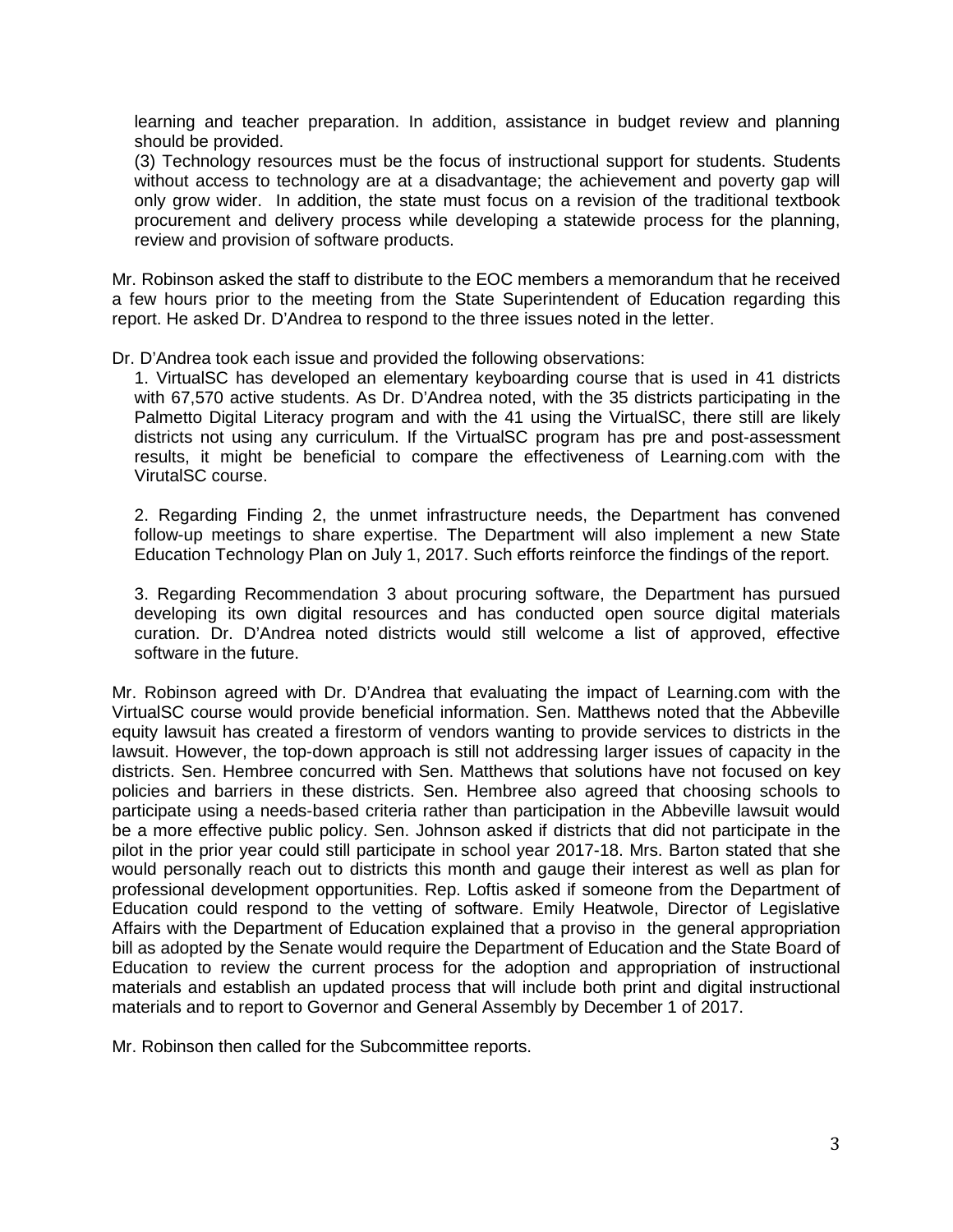# **Academic Standards and Assessment**

With Dr. Merck not in attendance, Mrs. Barton summarized the recommendation of the ASA Subcommittee to approve revised evaluation criteria for adopting formative assessments. The revised criteria reflect the changes proposed by the State Board of Education at its February 14 meeting as well as one additional amendment proposed by the Subcommittee. The additional criteria would require any vendor providing K-2 formative assessments in ELA or mathematics to provide a score or range of scores that identify whether or not a student is on track to meet or exceed English langue arts/reading or mathematics standards by the end of third grade using nationally normed data. Rep. Felder asked for clarification from the SC Department of Education regarding criteria 14. She asked specifically when the Department would complete its own analysis of K-2 formative assessment data and SC Ready results. Liz Jones, Director of Assessment, and Dr. Sheila Quinn, Deputy Superintendent for Innovation and Effectiveness at the Department of Education responded that the studies would be completed this spring. Rep. Felder asked what happens when a formative assessment identifies that a student is at risk of having a reading disorder. She inquired if the student would receive additional screenings as described in a public hearing on pending legislation. Neither Dr. Quinn nor Ms. Jones were able to respond to Rep. Felder's inquiry since they were not in attendance at the specific hearing and are not involved in implementation of Read to Succeed.

There being no further questions, the committee voted unanimously to approve the revised formative assessment criteria.

### EIA and Improvement Mechanisms

With Dr. Couch not in attendance, Ms. Ward of the EOC staff provided an overview of the findings and recommendations of the report on military-connected students. While reporting of military-connected students and federally-connected students has improved, additional efforts should be made to collect data that would increase the amount of federal impact aid allocated to districts. Regarding the achievement of military-connected students, military-connected students continue to outperform their peers in English language arts, mathematics and science in all grades. The attendance of military-connected students was down slightly due to an increase in deployments. The report also includes documentation of the implementation of the Military Child Education Coalition in Fiscal Year 2016-17. The initiative was funded through the EOC.

There being no further questions, the committee voted unanimously to approve the report and forward it on to the Governor and General Assembly.

#### Public Awareness

Ms. Hairfield guided the EOC through 2017-18 Communications and Public Awareness Plan. She emphasized three objectives and five audiences (general public, parents, educators, business and policymakers) that the EOC will focus its public awareness plan around. Mrs. Hairfield noted that one of the measures to be addressed is developing civic-life ready competencies to support the Profile of the SC Graduate and exploring assessments, rubrics, or other measures to assess these competencies at the elementary, middle and high school levels. Members asked for clarification on the plan. There being no further debate, the committee approved the 2017-18 Communications/Public Awareness Plan.

## Old Business

Mr. Robinson called upon Mrs. Barton to update the Committee on the pending accountability legislation. Mrs. Barton provided an overview of the status and components of H.3969 and S.534, which are currently being debated in the General Assembly. She focused her remarks on three key components: assessment, ratings and report cards. In addition Mrs. Barton provided